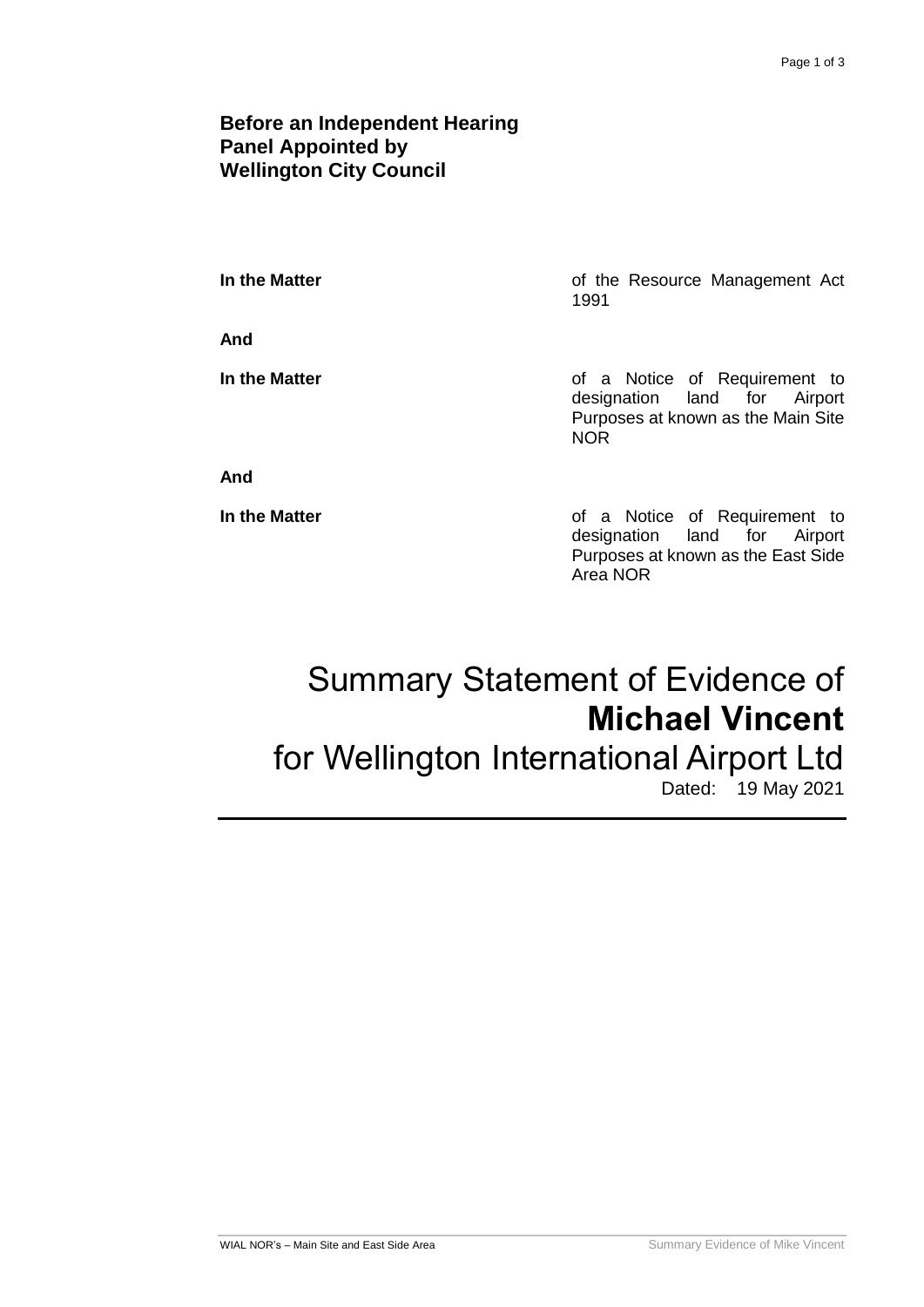### **SUMMARY**

- 1. My name is Michael Vincent. I am the Airline Development Manager at Wellington International Airport Limited. My qualifications and experience are provided in my statement of evidence dated 5 May 2021.
- 2. The NOR is informed by a set of forecasts that have been developed using a robust methodology accounting for the best information available at the time. The forecasts have been reviewed based on the current expectations of recovery from Covid 19. Countries with a C19 elimination strategy, such as New Zealand, have experienced a strong recovery in domestic air travel. At Wellington Airport, where around 85% of passengers are on domestic flights, there has been a quicker recovery than most with the latest month April having domestic passengers back to almost 90% of pre-Covid. Domestic corporate travel is also back to 90% of pre-Covid levels.
- 3. Around 15% of Wellington Airport's passengers are usually on international services, with two-thirds connecting with Australia and the Pacific. Safe travel with Australia and the Cook Islands has cautiously resumed, and it is expected other Pacific countries will follow shortly. Wellington Airport has a low exposure to other global markets where the recovery is more uncertain, with around 6% of passengers attributable to these markets.
- 4. The expectation is that traffic at Wellington Airport will recover to pre-Covid levels in 2023-24 presenting a lag of 3-4 years on the original MP2040 forecasts. Beyond the recovery WIAL believes that the fundamental drivers for air travel growth will continue although the market will not recover to the pre-Covid trajectory, representing a 3–4-year lag. This view is also consistent with that currently held by the wider aviation industry.
- 5. The original Masterplan 2040 forecasts developed in 2018 did not include the impacts of climate change. On consideration of these impacts, including the Climate Change Commission's draft report, emerging travel behaviour trends, government policies to encourage modal transfer, and future commitments by the airline industry to adopt new technology it is anticipated that climate change considerations will not materially impact the forecasts.
- 6. Accordingly, WIAL expects passenger growth to continue into the future albeit somewhat delayed as discussed above. The forecasts see Wellington